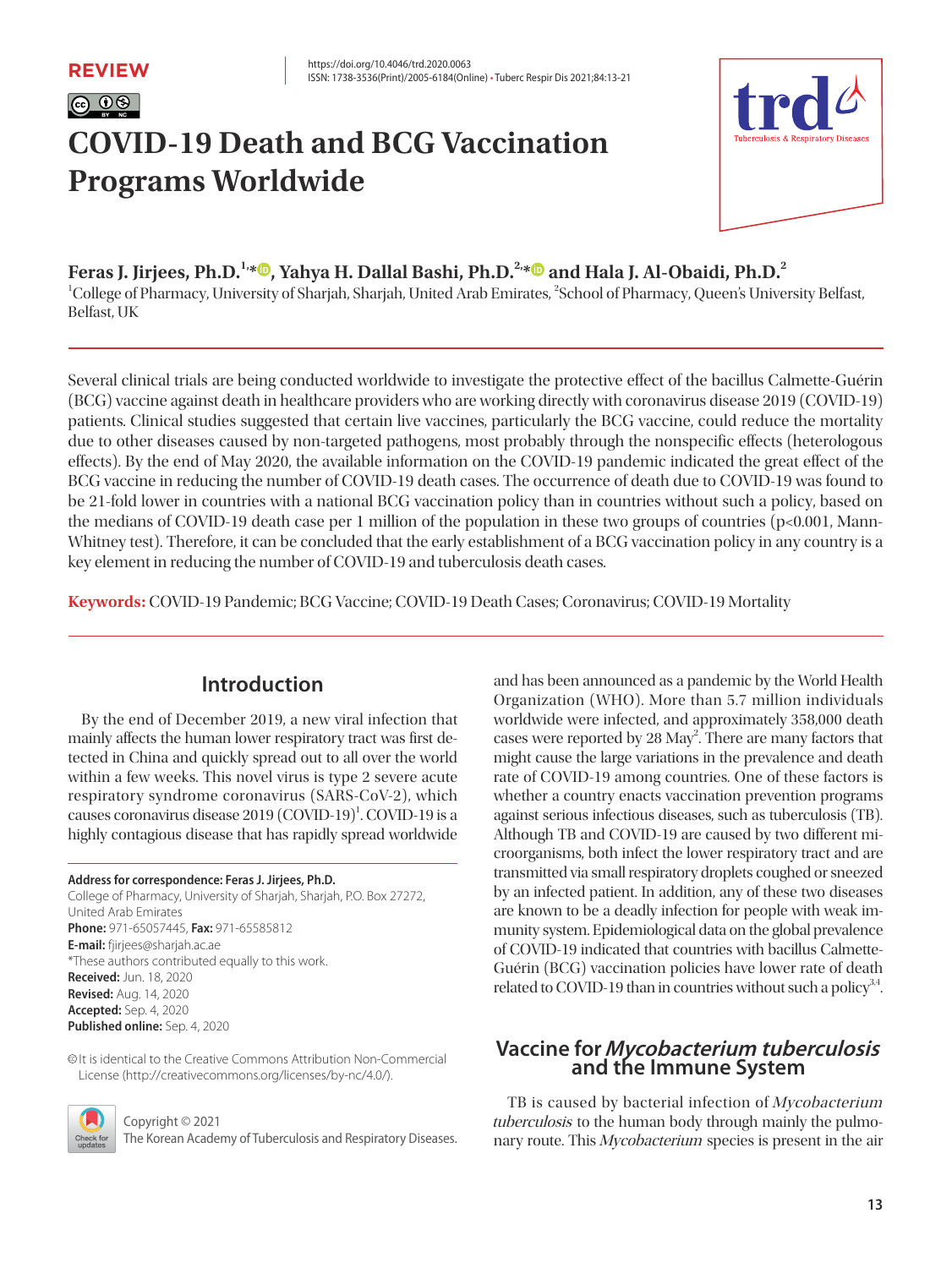coughed by individuals with TB. The most common symptom is persistent cough. TB can affect the lymph nodes, which are essential for proper functioning of the immune system. Longcourse (at least 6 months) treatment with antibiotics, such as rifampicin and ethambutol, can be used to completely cure  $TB^5$ .

BCG vaccine for TB is prepared from a weakened strain of Mycobacterium bovis. This bacterial strain is very close to M. tuberculosis, which causes TB in humans<sup>6</sup>. This BCG vaccine is typically administered shortly after birth to protect infants and children from serious forms of TB, particularly to prevent pulmonary TB. In brief, the immune response induced in newborns after BCG vaccination typically starts with the recognition of BCG by neutrophils, macrophages, and dendritic cells at the inoculation site. This is followed by the activation of the adaptive immune system via migration of dendritic cells to the lymph nodes, resulting in the activation of mycobacteriaspecific CD4 and CD8 T cells, which secrete high amounts of interferon (IFN)-γ and granzymes (serine proteases enzymes released within cytotoxic T cells and natural killer cells for inducing apoptosis to eliminate cells that have become cancerous or infected with bacteria or viruses). This subsequently leads to the activation of B cells and the generation of plasma and memory T cells in addition to the production of antigenspecific antibodies in response to the presence of BCG antigens. These antibodies help protect the body against TB infection. Some evidence also shows that BCG vaccine induces non-specific cross-protection via improved innate immune responses against microorganisms other than the TB-related pathogen<sup>7,8</sup>. Recently, it was found that inf-cDC2s, a type of dendritic cells, play an important role in body responses to SARS-CoV-2 infection in vivo, as these cells are generated in a type I IFN-dependent manner to optimally prime CD4<sup>+</sup> and CD8<sup>+</sup> T cell immunity and to induce much stronger immune responses<sup>9</sup>. Moreover, BCG vaccine is associated with low hospitalization rates for other respiratory infections not related to  $TB^{10}$ . .

Although national BCG vaccination programs are available in most countries apart from Western European countries and North American countries, such as the United States and Canada, TB remains a life-threatening disease with 1.5 million deaths in 2018 worldwide; moreover, it is estimated that 10 million people suffer from TB globally, with most cases occurring in eight countries: India, China, Indonesia, the Philippines, Pakistan, Nigeria, Bangladesh, and South Africa<sup>11</sup>. The main reason for that is the efficacy of BCG vaccine in preventing pulmonary TB by 50% in average<sup>12,13</sup>. This means that BCG vaccine can reduce the risk of TB and its progression to active TB. Likewise, COVID-19 death records in those countries were less than 6 per 1 million of population<sup>2</sup>. Yet, BCG vaccine does not provide complete protection against TB owing to many factors, such as genetic differences among the populations, environmental changes, exposure to specific strains of

TB or other bacterial, and the TB strains used to manufacture the vaccine. These factors also include genetic differences between the strains being cultured and the choice of growth  $median<sup>14,15</sup>$ .

In addition, the duration of protection by BCG is not clearly known, as published data showed an inconsistent protective effect of the BCG vaccine<sup>16-19</sup>. One study found that in a given population, the protective effect of BCG against TB could decrease after 15 years and probably disappeared after  $20$  years<sup>19</sup>, whereas another study in Native Americans immunized in the 1930s found evidence of protection even at 60 years after immunization, with only a slight waning in efficacy $20$ .

In 2018, 153 countries were considering the BCG vaccine as a standard childhood immunization program, and there are only 113 countries with a BCG coverage of ≥90% of the popu $lation<sup>11</sup>$ . .

Recently, several published articles stated that to a certain extent, countries with national BCG vaccine policies have less COVID-19 death rates than countries without such a policy<sup>3,4</sup>. .

#### **Published Information about the Proposed Role of BCG in Activating the Immune System against COVID-19**

The BCG vaccine typical enhances the immune system capability to fight off pathogens, by interacting immune cells receptors with different pathogen associated molecular patterns, such as peptidoglycans, cell wall proteins, lipopolysaccharides, mycolic acids and glycoproteins which locate at the pathogen cell membrane and preserve molecular signatures of bacteria and viruses as well<sup>7,21</sup>. Following this reaction, a series of biological stimulations take place including the production and secretion of pro-inflammatory cytokines as described in section 2. In particular, the BCG vaccine was found to be also defending against viral infections which affect the respiratory tract. In this context, it was found that mice who vaccinated with BCG prior to be infected with the Influenza virus have mild lung damage and lower Influenza load in their blood compared to those did not vaccinated and this was referred to either an earlier antibody secretion or the nonspecific cell-mediated immunity $^{22}$ . .

In an experimental laboratory setting, the BCG vaccination exhibited the capability to reduce the level of the yellow fever vaccine (an attenuated viral strain) viremia in human monocytes and this was correlated with induction of cytokine responses (especially interleukin  $[IL]-1b)^{23}$ . .

In a randomized placebo-controlled pilot study, healthy volunteers received either placebo vaccine (n=20) or live attenuated BCG vaccine (n=20). After 14 days, all participants received intramuscular injection of trivalent influenza vaccine. Antibody responses against that influenza vaccine strain were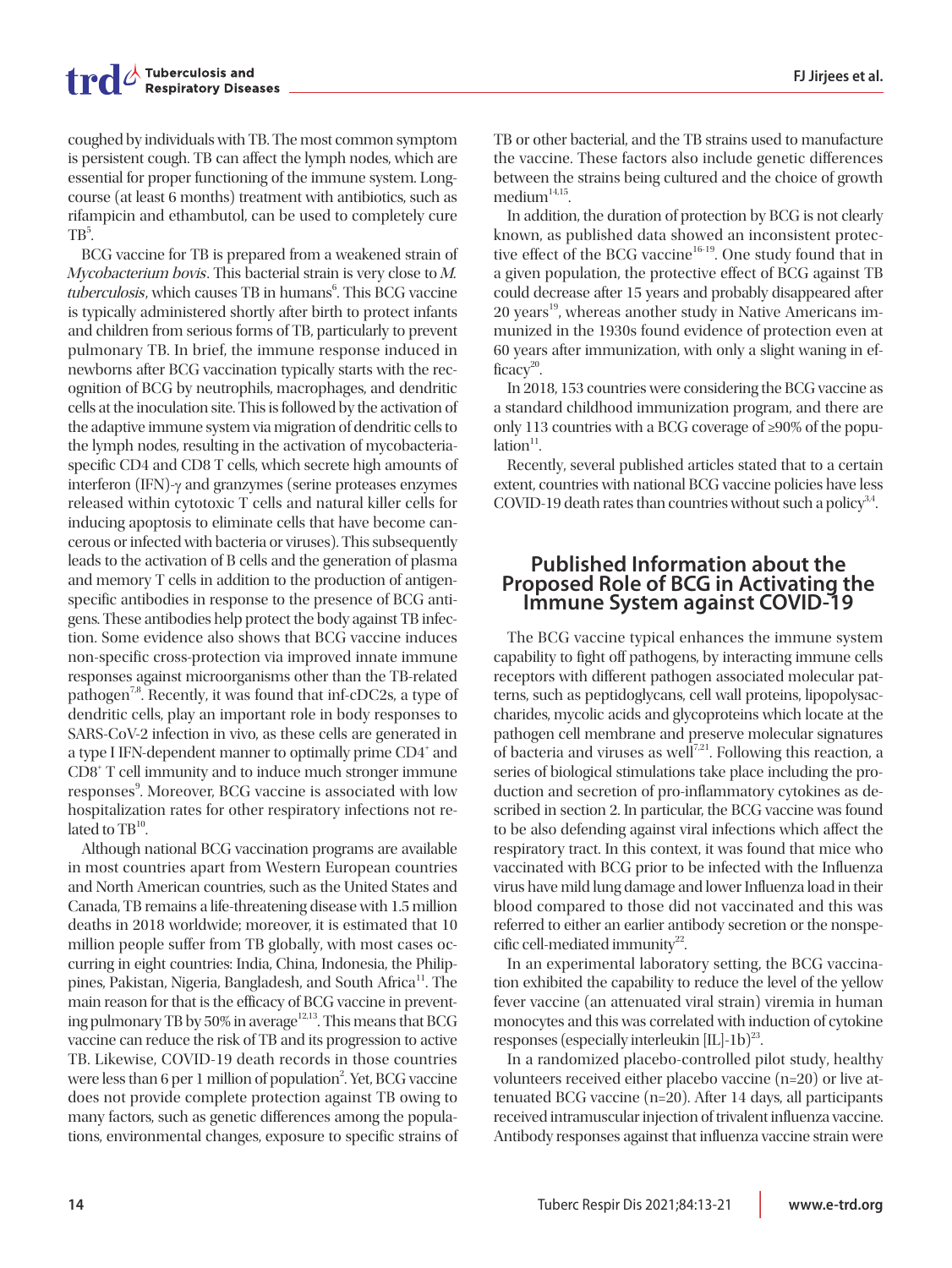| No.                  | <b>Country</b>                  | <b>Total COVID-19</b><br>cases | <b>Total COVID-19</b><br>death cases | Case per<br>1 million | Death per<br>1 million |
|----------------------|---------------------------------|--------------------------------|--------------------------------------|-----------------------|------------------------|
| Non-BCG countries    |                                 |                                |                                      |                       |                        |
| $\mathbf{1}$         | Belgium                         | 57,849                         | 9,388                                | 4,991                 | 810                    |
| $\,2$                | Spain                           | 238,278                        | 29,037                               | 5,096                 | 621                    |
| $\sqrt{3}$           | $\ensuremath{\text{UK}}\xspace$ | 269,131                        | 37,837                               | 3,964                 | 557                    |
| $\overline{4}$       | Italy                           | 231,732                        | 33,142                               | 3,833                 | 548                    |
| $\overline{5}$       | France*                         | 146,122                        | 28,608                               | 2,239                 | 438                    |
| $\,6\,$              | Sweden <sup>+</sup>             | 35,727                         | 4,266                                | 3,538                 | $422\,$                |
| $\,7$                | Netherlands                     | 45,950                         | 5,903                                | 2,682                 | 345                    |
| 8                    | Ireland <sup>*</sup>            | 24,841                         | 1,639                                | 5,031                 | 332                    |
| $\boldsymbol{9}$     | <b>USA</b>                      | 1,675,258                      | 98,889                               | 5,061                 | 299                    |
| 10                   | Switzerland                     | 30,713                         | 1,654                                | 3,549                 | 191                    |
| 11                   | Canada                          | 87,902                         | 6,799                                | 2,329                 | 180                    |
| 12                   | Germany                         | 180,458                        | 8,450                                | 2,154                 | 101                    |
| 13                   | Denmark                         | 11,512                         | 568                                  | 1,987                 | 98                     |
| 14                   | Austria                         | 16,543                         | 668                                  | 1,837                 | 74                     |
| Median               |                                 | 72,876                         | 7,625                                | 3,543                 | 338                    |
| <b>BCG</b> countries |                                 |                                |                                      |                       |                        |
| $15\,$               | Ecuador                         | 38,471                         | 3,313                                | 2,181                 | 188                    |
| 16                   | Portugal <sup>§</sup>           | 31,596                         | 1,369                                | 3,099                 | 134                    |
| $17\,$               | Peru                            | 135,905                        | 3,983                                | 4,122                 | 121                    |
| $18\,$               | <b>Brazil</b>                   | 411,821                        | 25,598                               | 1,937                 | 120                    |
| 19                   | Panama                          | 11,728                         | 315                                  | 2,718                 | 73                     |
| $20\,$               | Mexico                          | 78,023                         | 8,597                                | 605                   | 67                     |
| $21\,$               | Romania                         | 18,791                         | 1,229                                | 977                   | $64\,$                 |
| $22\,$               | Turkey                          | 160,979                        | 4,461                                | 1,909                 | 53                     |
| $23\,$               | Chile                           | 86,943                         | 890                                  | 4,548                 | 47                     |
| 24                   | Dominican Republic              | 16,068                         | 485                                  | 1,481                 | 45                     |
| $25\,$               | Kuwait                          | 24,112                         | 185                                  | 5,646                 | $43\,$                 |
| 26                   | Russia                          | 387,623                        | 4,374                                | 2,656                 | $30\,$                 |
| $27\,$               | Serbia                          | 11,300                         | 241                                  | 1,293                 | ${\bf 28}$             |
| ${\bf 28}$           | Poland                          | 22,825                         | 1,038                                | 603                   | $27\,$                 |
| $29\,$               | $\ensuremath{\mathsf{UAE}}$     | 32,532                         | $258\,$                              | 3,289                 | 26                     |
| $30\,$               | <b>Belarus</b>                  | 39,858                         | 219                                  | 4,218                 | 23                     |
| $31\,$               | Iran                            | 143,849                        | 7,627                                | 376                   | $16\,$                 |
| $32\,$               | Colombia                        | 24,104                         | 803                                  | 474                   | 16                     |
| $33\,$               | Ukraine                         | 22,811                         | 679                                  | 522                   | $16\,$                 |
| $34\,$               | Saudi Arabia                    | 80,185                         | 441                                  | 2,303                 | 13                     |
| $35\,$               | Qatar                           | 50,914                         | $33\,$                               | 17,672                | $11\,$                 |
| 36                   | Argentina                       | 13,933                         | 501                                  | 308                   | $11\,$                 |
| $37\,$               | South Africa                    | 27,403                         | 577                                  | 462                   | $10\,$                 |

**Table 1. Effect of BCG vaccination policy on the number of COVID-19 death cases in countries with more than 10,000 confirmed COVID-19 cases as per the WHO situation report on 28 May 2020**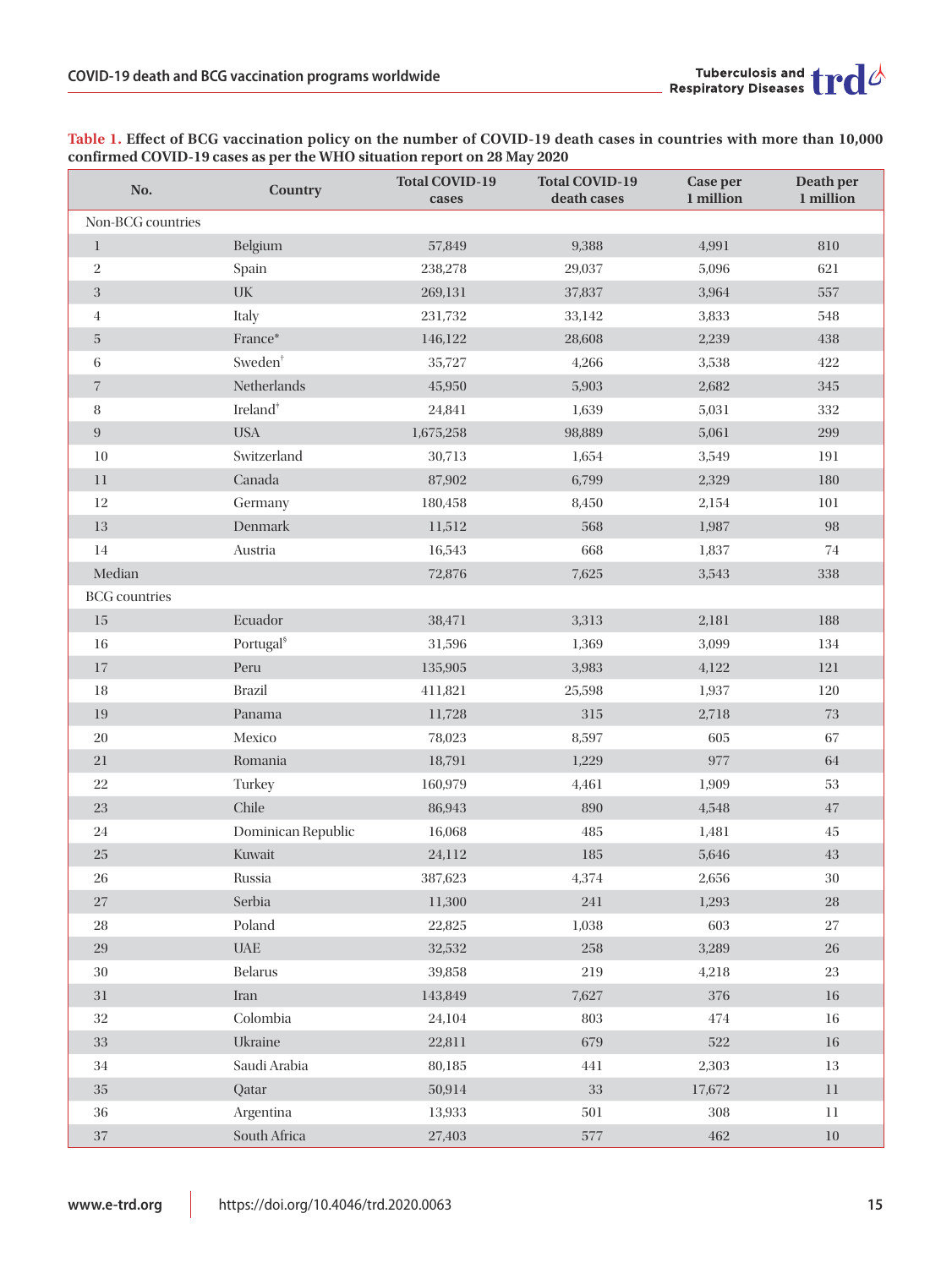| No.    | Country           | <b>Total COVID-19</b><br>cases | <b>Total COVID-19</b><br>death cases | Case per<br>1 million | Death per<br>1 million |
|--------|-------------------|--------------------------------|--------------------------------------|-----------------------|------------------------|
| 38     | Bahrain           | 10,052                         | 15                                   | 5,907                 | 9                      |
| 39     | Philippines       | 15,588                         | 921                                  | 142                   | 8                      |
| 40     | Egypt             | 20,793                         | 845                                  | 203                   | 8                      |
| 41     | Japan             | 16,719                         | 874                                  | 132                   | $\overline{7}$         |
| 42     | Afghanistan       | 13,659                         | 246                                  | 351                   | 6                      |
| 43     | Pakistan          | 64,028                         | 1,317                                | 290                   | 6                      |
| 44     | Indonesia         | 24,538                         | 1,496                                | 90                    | 5                      |
| 45     | Republic of Korea | 11,402                         | 269                                  | 222                   | 5                      |
| 46     | Singapore         | 33,249                         | 23                                   | 5,683                 | 4                      |
| 47     | India             | 165,799                        | 4,706                                | 120                   | 3                      |
| 48     | Bangladesh        | 40,321                         | 559                                  | 245                   | 3                      |
| 49     | China             | 84,547                         | 4,645                                | 59                    | 3                      |
| Median |                   | 31,596                         | 845                                  | 977                   | 16                     |

#### **Table 1. Continued**

COVID-19, coronavirus disease 2019; WHO, World Health Organization; BCG, Bacillus Calmette-Guérin.

\*BCG vaccination policy has been stopped in 2009, BCG vaccination covered approximately 80% of newborns between 1985 and 2007. † BCG vaccination covered <27% of newborns every year. \*BCG policy covered less than 40% between 2004–2012 and stopped in 2016. \*BCG vaccination covered 76% in 1980 and approximately 90% of newborns from 2013 to 2018.

significantly enhanced in BCG group compared to the placebo group. Enhanced pro-inflammatory leukocyte responses and modulation of cytokine responses against unrelated pathogens were observed<sup>24</sup>. .

Likewise, the BCG vaccine might probably induce such a mechanism in the human body against COVID-19 which could result in reducing both the COVID-19 death rate and the severity of cases.

## **COVID-19 Pandemic**

COVID-19 was first reported in Wuhan City, Hubei Province, China in December 2019, and the disease spread rapidly in China and globally in less than 5 weeks<sup>25</sup>. Coronaviruses are a family of viruses that commonly exist in nature and can infect humans, causing pneumonia, kidney failure, damage in the digestive tracts, and even death $^{26}$ . Currently, the novel COVID-19 is spreading more quickly than other known coronaviruses $27$ . .

COVID-19 is mainly transmitted between people via close contact or respiratory droplets coughed or sneezed by COVID-19–infected people. The high incidence of COVID-19 could probably be caused by the spreading of the virus via asymptomatic infected individuals. The initial site of COVID-19 infection is not yet defined, and its pathogenesis is still under investigation. Because COVID-19 is a respiratory disease, the lungs of most COVID-19 patients appear to be affected. The common symptoms of COVID-19 are fever, cough, fatigue, sore throat, and shortness of breath<sup>27,28</sup>.

In severe COVID-19 cases, high levels of pro-inflammatory cytokines (IL-2, IL-7, IL-10, granulocyte colony-stimulating factor, IFN-γ–induced protein 10, monocyte chemotactic protein 1, macrophage inflammatory protein 1A, and tumor necrosis factor  $α$ ), a phenomenon known as cytokine storm, were observed<sup>25</sup>. This cytokine storm can lead to inflammation-induced lung damage with serious complications, such as pneumonia, respiratory failure, shock, and even death<sup>29</sup>. Currently, paracetamol as an antipyretic/analgesic agent as well as empirical antibiotics for co-infections are common treatment options used to manage COVID-19 cases in hospitals worldwide $30$ . .

Both the incidence and death rates of COVID-19 in the United States and most European countries (which should have robust healthcare systems) were higher than those in other developed countries with good healthcare systems, such as Singapore, Japan, Korea, and Hong Kong, and also higher than that in developing countries that might not have wellestablished healthcare systems<sup>2</sup>.

Based on BCG data of the last 40 years published by WHO, countries with more than 10,000 confirmed COVID-19 cases were classified as BCG and non-BCG countries in this review article<sup>31</sup>. Till 28th of May 2020, the WHO data revealed that the incidence of COVID-19 (cases per 1 million of population) in countries with a national BCG vaccination policy is 3.6-fold lower than that in countries without such a policy, based on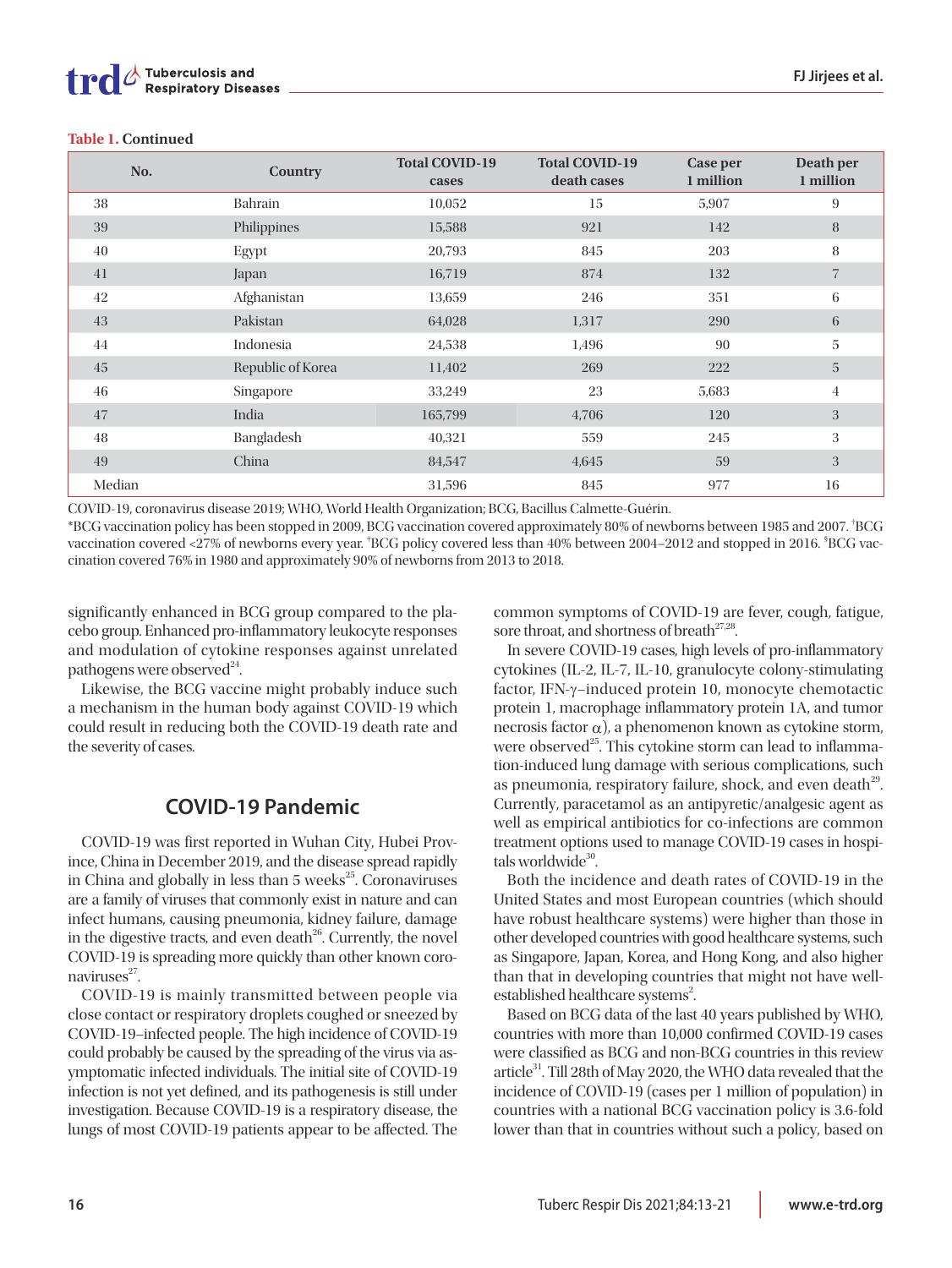the medians of the two groups (Table 1). Regardless of the number of countries used in this comparison, the number of COVID-19 cases is also higher by two-fold in countries without a national BCG vaccination policy than in countries with such a policy, based on the medians of the two groups (Table 1).

In this context, another research group was found that the reported number of COVID-19 cases are very low in the countries with universal BCG vaccination policies compared to countries without such a policy<sup>21</sup>. .

#### **BCG Vaccination and COVID-19 Death Occurrence**

In general, the death rate of COVID-19 in each country is mainly related to the age and health conditions (such as cardiovascular diseases, diabetes, and weak immune system) of COVID-19 patients<sup>32,33</sup>. Moreover, the numbers of COVID-19 death cases varied among non-BCG countries (Table 1). For example, the number of COVID-19 death cases in Germany is 4.4-fold lower than that in the United Kingdom. This can be further expressed as one death case per 21 COVID-19 cases in Germany, whereas in the United Kingdom the number was one death case per seven COVID-19 cases. This might be attributed to the differences between Germany and the United Kingdom in terms of healthcare settings and actions taken by governments to minimize the spreading of COVID-19.

COVID-19 death cases (per 1 million of the population) in

countries with more than 10,000 confirmed COVID-19 cases were also reviewed and reported (Table 1). The occurrence of COVID-19 death is 21-fold lower in countries with a national BCG vaccination policy than in countries without the policy, based on the medians of COVID-19 death case per 1 million of population in these two groups of countries (p<0.001, Mann-Whitney test). Moreover, the odds ratio for COVID-19 death in countries with BCG vaccination program was found to be 0.15 (95% confidence interval [CI], 0.14–0.16). In particular, the highest reported values of COVID-19 death case per 1 million of population in a non-BCG country and a BCG country were 810 (in Belgium) and 188 (in Ecuador), respectively (Table 1, Figure 1).

Moreover, a median of one death case per 10 cases of CO-VID-19 was reported in non-BCG countries, compared with one death case per 37 cases of COVID-19 in BCG countries. Furthermore, the number of COVID-19 death cases in BCG countries was nine times lower than that in non-BCG countries, based on the medians of COVID-19 death cases in these two groups of countries (Table 1).

However, the race, age, health conditions, and location of COVID-19 patients, as well as the number of population per country and actions taken by governments, might affect the occurrence of COVID-19 death. In particular, the presence of a national BCG vaccination policy appeared to have a great impact on reducing the rate of COVID-19 death in a given country. For example, the COVID-19 death case per 1 million of population in Spain (a non-BCG country) is 4.6- and 89 fold higher than that in Portugal and Japan (BCG countries),



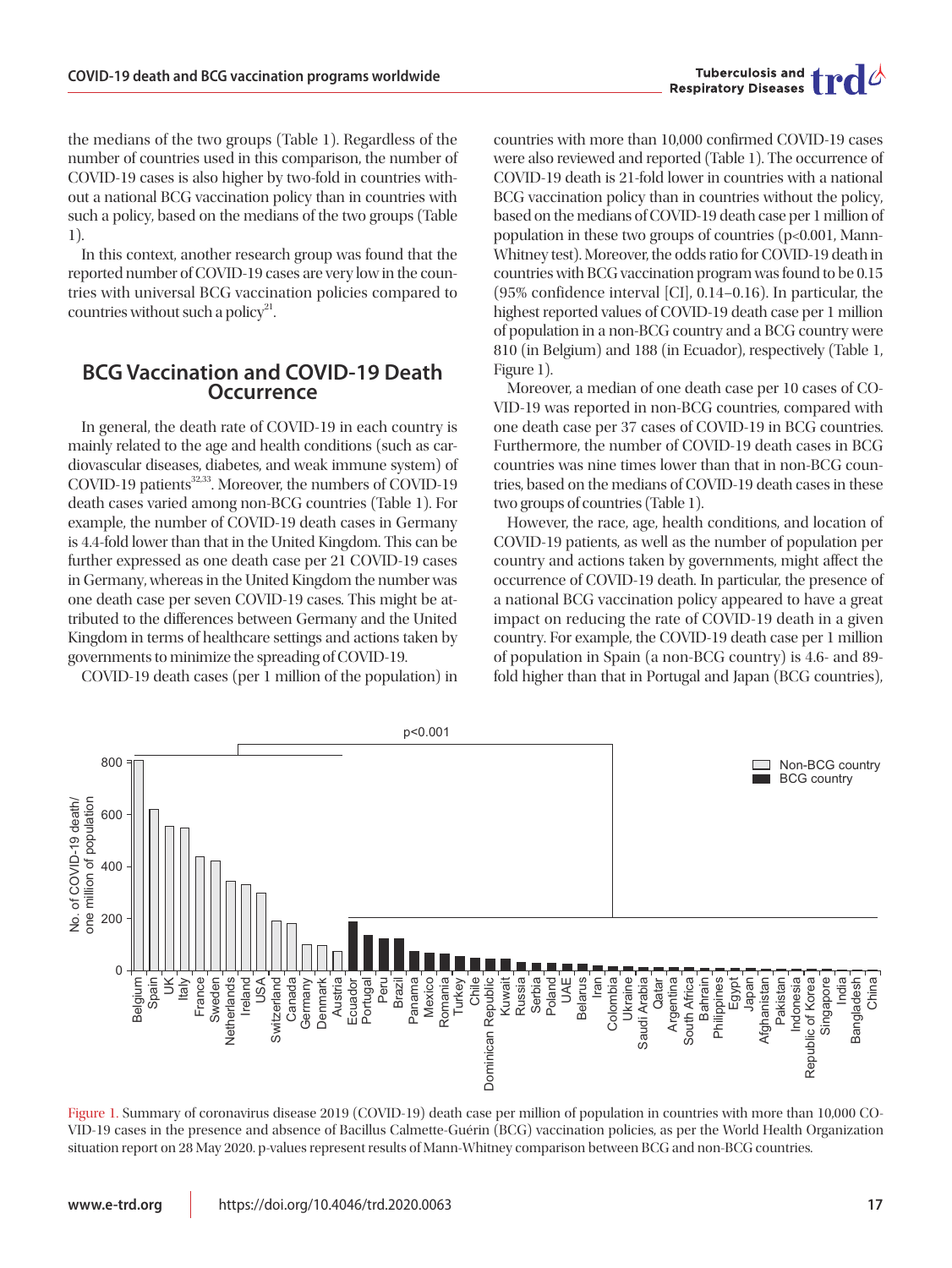respectively (Table 1). This can also be further expressed as one death case per 23 in Portugal and per 19 in Japan (BCG countries), whereas in Spain (a non-BCG country) the number was one death case per eight cases of COVID-19. Furthermore, Japan and India had already established national BCG vaccination polices in 1951 and 1962, respectively, and experienced seven and three COVID-19 death cases per 1 million of population in 2020, respectively $34,35$ . .

These findings were in line with those recently published by Hegarty's team (2020), who generally reported a mean CO-VID-19 death rate of 4.28 per 1 million of population in countries with national BCG vaccination policies compared with 40 per 1 million of population in countries without such policies; they also indicated that a booster dose of BCG vaccine between 7 to 14 years after the first vaccination did not lead to better outcomes compared with single-dose vaccination<sup>3</sup>. In this context, Miller's research team (2020) also found that the presence of established BCG vaccination policy correlated with a reduced COVID-19 death rate in a given country. However, this does not clearly prove that BCG vaccine would enhance defences in older adults<sup>4</sup>. Another research group was also indicated that the data in the literature can suggest a possible inverse correlation between BCG immunization and the number of COVID-19 cases and severity<sup>36</sup>. At the same time, it was recommended to do not use the BCG for preventing or managing COVID-19 with no direct evidence from clinical trials<sup>37</sup>. Therefore, several countries started clinical trials on the BCG vaccine as it could be a potential prophylactic treatment until producing the appropriate COVID-19 vaccine.

Variations in the number of COVID-19 death cases among countries without a national BCG vaccination policy can also be explained by their history of BCG vaccination coverage. For example, in Denmark, BCG vaccination was neither mandatory nor recommended from 1975; however, BCG vaccination was started in 1946 and was recommended until the early 1980s, and BCG vaccination coverage for children born in 1965 was 60%<sup>38</sup>. In Germany, according to the Robert Koch Institute's national tally, BCG vaccination was more common in East Berlin than in West Berlin, covering 94.2% and 16.5% of the population, respectively<sup>39</sup>. In addition, 621 COVID-19 death cases per 1 million of population were reported in Spain, where BCG vaccination was introduced in 1965 and

vaccination program was also introduced in  $1965^{27}$ . . On the other side, there are debates about the association of the presence of active BCG vaccination programs with the COVID-19 related prevalence and mortality rate $40,41$ . These studies actually denying any association between COVID-19 incidence rates and the presence of active BCG vaccination policies. But there is no disagreeing for a relation with the COVID-19 mortality rate as described in this review. However, BCG vaccination programs might be not a magical resolution for COVID-19, as there are many other factors, in addition to these programs need years to develop human protection immunity to reduce consequence of SARS-CoV-2 virus infections. This review highlights the possibility of the protective role of BCG in the context of COVID-19 which can also ex-

stopped in 1981. Finally, 134 COVID-19 death cases per 1 million of population were reported in Portugal, where a BCG

| No.            | <b>Clinical trial</b>                                                                                                                   | Country            | No. of participants |
|----------------|-----------------------------------------------------------------------------------------------------------------------------------------|--------------------|---------------------|
|                | BCG vaccine for health care workers as defense against COVID 19 (BADAS)                                                                 | <b>USA</b>         | 1,800               |
| $\overline{2}$ | Application of BCG vaccine for immune-prophylaxis among Egyptian healthcare workers<br>during the pandemic of COVID-19                  | Egypt              | 900                 |
| 3              | Reducing health care workers absenteeism in COVID-19 pandemic through BCG vaccine                                                       | <b>Netherlands</b> | 1,500               |
| $\overline{4}$ | Using BCG vaccine to protect health care workers in the COVID-19 pandemic                                                               | Denmark            | 1,500               |
| 5              | BCG vaccination to protect healthcare workers against COVID-19                                                                          | Australia          | 4,170               |
| 6              | Performance evaluation of BCG vaccination in healthcare personnel to reduce the<br>severity of SARS-COV-2 infection                     | Colombia           | 1,000               |
| 7              | BCG vaccination for healthcare workers in COVID-19 pandemic                                                                             | South Africa       | 500                 |
| 8              | Efficacy of BCG vaccination in the prevention of COVID19 via the strengthening of innate<br>immunity in health care workers (COVID-BCG) | France             | 1,120               |
| 9              | COVID-19: BCG as therapeutic vaccine, transmission limitation, and immunoglobulin<br>enhancement (BATTLE)                               | <b>Brazil</b>      | 1,000               |
| 10             | BCG vaccine in reducing morbidity and mortality in elderly individuals in COVID-19<br>hotspots                                          | India              | 2,175               |
| 11             | Prevention, efficacy and safety of BCG vaccine in COVID-19 among healthcare workers                                                     | Mexico             | 908                 |
| 12             | Bacillus Calmette-Guérin vaccination to prevent COVID-19                                                                                | Greece             | 900                 |

**Table 2. Registered COVID-19–BCG vaccine related clinical trials<sup>42</sup>**

COVID-19, coronavirus disease 2019; BCG, Bacillus Calmette-Guérin.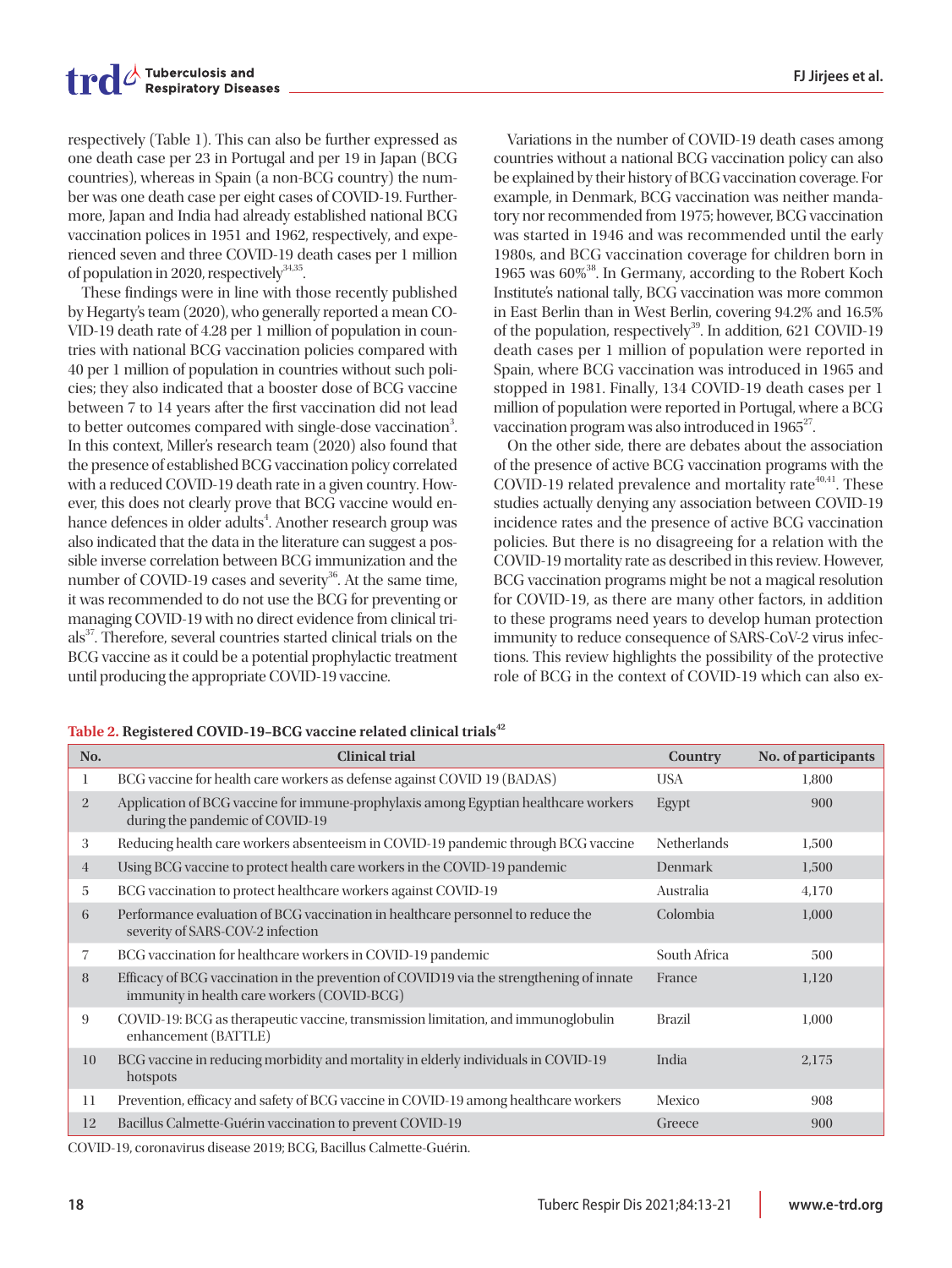

plain why there are 12 registered BCG-coronavirus clinical trials. Therefore, there is a real need to wait for the results of clinical trials.

## **Recent COVID-19 BCG-Related Clinical Trials**

Many clinical trials are being conducted to determine whether BCG vaccine can reduce the frequency and severity of COVID-19 symptoms. Currently, there are 12 clinical trials in 12 countries, all of which are registered in the official website of clinical trials; these studies are aimed to evaluate the protective effect of BCG vaccine against COVID-19 in healthcare workers (Table 2) 42 .

## **Conclusion**

It can be concluded that the presence of a national BCG vaccination policy in a given country could potentially offer a beneficial protective effect against TB and other nonspecific infectious diseases. Likewise, BCG could be one of the reasons of low the number of COVID-19 death cases or lower the severity of COVID-19 cases in the same country as per the WHO data till 28th of May 2020. According to the records, the BCG vaccine might also play a role in decreasing the incidence of COVID-19 in countries with a BCG national vaccination program. However, the available WHO information on BCG vaccination policies in different countries covers only the last 40 years. In BCG countries, most COVID-19 death cases occurred in people aged ≥50 years, which indicate that BCG vaccine may offer indirect protection or herd immunity in these countries.

This review found that the probability of death due to CO-VID-19 could be lower in individuals born in countries that adopt BCG vaccination policy (i.e., individuals vaccinated with BCG shortly after birth) than in those born in countries without a BCG vaccination policy.

Finally, investigating into the effect of BCG vaccine on individuals with COVID-19 in the clinical trial setting might be a helpful approach to confirm whether BCG is effective in managing the current COVID-19 pandemic and the anticipated second wave of this infection in the coming winter. Meanwhile, these studies are needed, especially in the absence of a marked vaccine against COVID-19 and in the presence of records and reports which support the role of the BCG vaccine in activating the human immunity system against respiratory viral infections.

# **Authors' Contributions**

Conceptualization: Jirjees FJ. Methodology: Jirjees FJ, Dallal Bashi YH. Formal analysis: Dallal Bashi YH. Data curation: Dallal Bashi YH, Jirjees FJ, Al-Obaidi HJ. Software: Dallal Bashi YH. Validation: Dallal Bashi YH, Jirjees FJ. Investigation: Jirjees FJ, Dallal Bashi YH, Al-Obaidi HJ. Project administration: Jirjees FJ. Supervision: Jirjees FJ. Visualization: Dallal Bashi YH, Al-Obaidi HJ. Writing - original draft preparation: Jirjees FJ, Dallal Bashi YH. Writing - review and editing: Jirjees FJ, Dallal Bashi YH, Al-Obaidi HJ. Approval of final manuscript: all authors.

## **Conflicts of Interest**

No potential conflict of interest relevant to this article was reported.

## **Funding**

No funding to declare.

## **References**

- 1. Wang C, Horby PW, Hayden FG, Gao GF. A novel coronavirus outbreak of global health concern. Lancet 2020;395:470-3.
- 2. World Health Organization. Coronavirus disease (CO-VID-19): situation report - 130 [Internet]. Geneva: World Health Organization; 2020 [cited 2020 May 29]. Available from: https://www.who.int/docs/default-source/coronaviruse/situation-reports/20200529-covid-19-sitrep-130. pdf?sfvrsn=bf7e7f0c\_4.
- 3. Hegarty PK, Kamat A, Zafirakis H, DiNardo A. BCG vaccination may be protective against Covid-19. Preprint at https:// doi.org/10.13140/RG.2.2.35948.10880 (2020).
- 4. Miller A, Reandelar MJ, Fasciglione K, Roumenova V, Li Y, Otazu GH. Correlation between universal BCG vaccination policy and reduced mortality for COVID-19. Preprint medRxiv at https://doi.org/10.1101/2020.03.24.20042937 (2020).
- 5. British Lung Foundation. Tuberculosis. London: British Lung Foundation; 2020 [cited 2020 Apr 25]. Available from: https:// www.blf.org.uk/support-for-you/tuberculosis.
- 6. Luca S, Mihaescu T. History of BCG vaccine. Maedica (Bucur) 2013;8:53-8.
- 7. Covian C, Fernandez-Fierro A, Retamal-Diaz A, Diaz FE, Vasquez AE, Lay MK, et al. BCG-induced cross-protection and development of trained immunity: implication for vaccine design. Front Immunol 2019;10:2806.
- 8. Tanner R, Villarreal-Ramos B, Vordermeier HM, McShane H. The humoral immune response to BCG vaccination. Front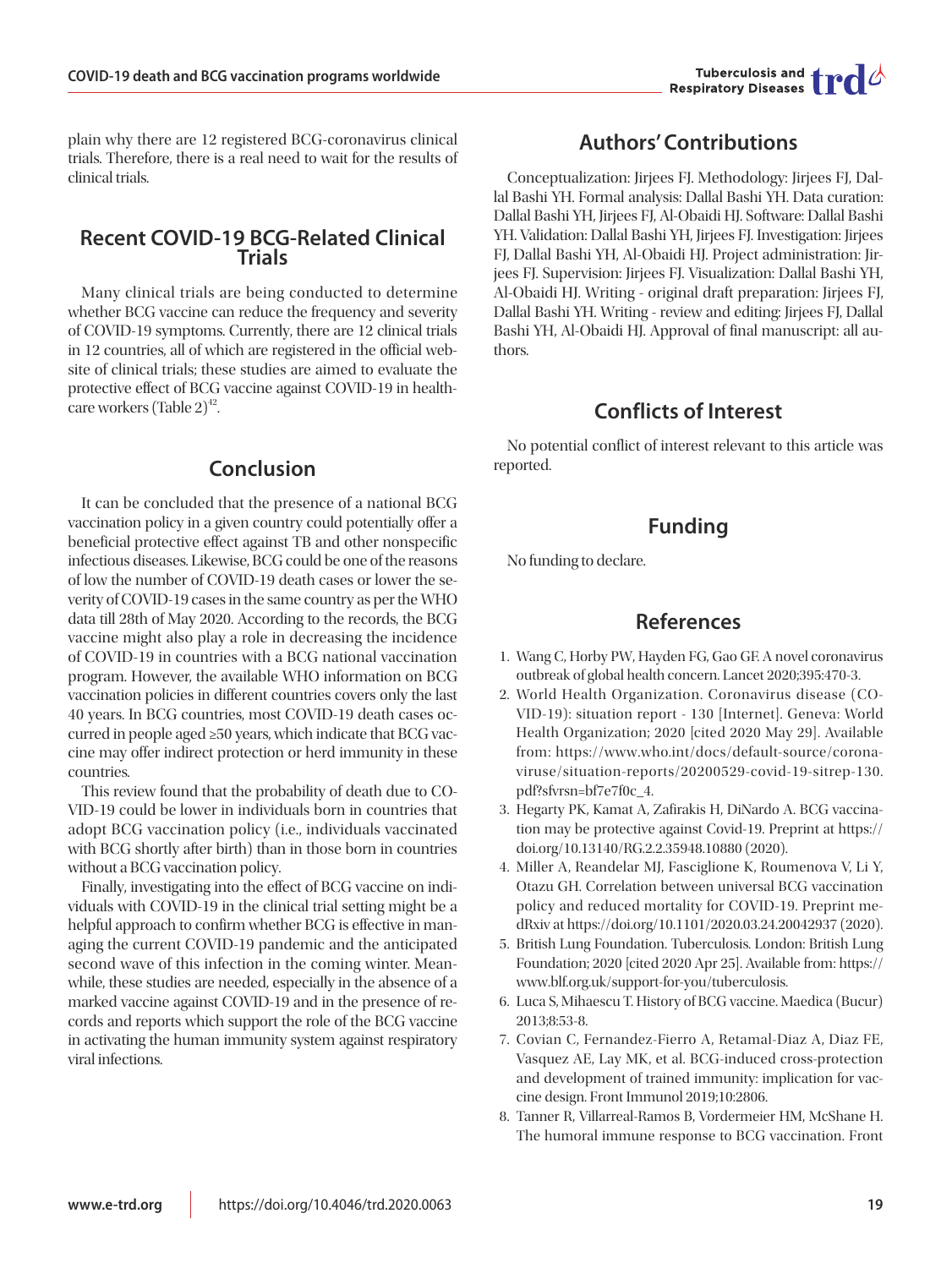Immunol 2019;10:1317.

- 9. Bosteels C, Neyt K, Vanheerswynghels M, van Helden MJ, Sichien D, Debeuf N, et al. Inflammatory type 2 cDCs acquire features of cDC1s and macrophages to orchestrate immunity to respiratory virus infection. Immunity 2020;52:1039-56.
- 10. de Castro MJ, Pardo-Seco J, Martinon-Torres F. Nonspecific (heterologous) protection of neonatal BCG vaccination against hospitalization due to respiratory infection and sepsis. Clin Infect Dis 2015;60:1611-9.
- 11. Global tuberculosis report 2019 (WHO/CDS/TB/2019.15) [Internet]. Geneva: World Health Organization; 2019 [cited 2020 May 1]. Available from: https://apps.who.int/iris/ bitstream/handle/10665/329368/9789241565714-eng. pdf?ua=1.
- 12. Mangtani P, Nguipdop-Djomo P, Keogh RH, Trinder L, Smith PG, Fine PE, et al. Observational study to estimate the changes in the effectiveness of bacillus Calmette-Guerin (BCG) vaccination with time since vaccination for preventing tuberculosis in the UK. Health Technol Assess 2017;21:1-54.
- 13. Colditz GA, Brewer TF, Berkey CS, Wilson ME, Burdick E, Fineberg HV, et al. Efficacy of BCG vaccine in the prevention of tuberculosis: meta-analysis of the published literature. JAMA 1994;271:698-702.
- 14. Fine PE. Variation in protection by BCG: implications of and for heterologous immunity. Lancet 1995;346:1339-45.
- 15. Venkataswamy MM, Goldberg MF, Baena A, Chan J, Jacobs WR Jr, Porcelli SA. In vitro culture medium influences the vaccine efficacy of Mycobacterium bovis BCG. Vaccine 2012; 30:1038-49.
- 16. Abubakar I, Pimpin L, Ariti C, Beynon R, Mangtani P, Sterne JA, et al. Systematic review and meta-analysis of the current evidence on the duration of protection by bacillus Calmette-Guerin vaccination against tuberculosis. Health Technol Assess 2013;17:1-372.
- 17. The SAGE Working Group on BCG Vaccines and WHO Secretariat. Report on BCG vaccine use for protection against mycobacterial infections including tuberculosis, leprosy, and other nontuberculous mycobacteria (NTM) infections [Internet]. Geneva: World Health Organization; 2017 [cited 2020 May 1]. Available from: https://www.who.int/immunization/ sage/meetings/2017/october/1\_BCG\_report\_revised\_version\_online.pdf.
- 18. Sterne JA, Rodrigues LC, Guedes IN. Does the efficacy of BCG decline with time since vaccination? Int J Tuberc Lung Dis 1998;2:200-7.
- 19. Briassoulis G, Karabatsou I, Gogoglou V, Tsorva A. BCG vaccination at three different age groups: response and effectiveness. J Immune Based Ther Vaccines 2005;3:1.
- 20. Aronson NE, Santosham M, Comstock GW, Howard RS, Moulton LH, Rhoades ER, et al. Long-term efficacy of BCG vaccine in American Indians and Alaska Natives: a 60-year follow-up study. JAMA 2004;291:2086-91.
- 21. Sharma AR, Batra G, Kumar M, Mishra A, Singla R, Singh A, et

al. BCG as a game-changer to prevent the infection and severity of COVID-19 pandemic? Allergol Immunopathol (Madr) 2020;48:507-17.

- 22. Spencer JC, Ganguly R, Waldman RH. Nonspecific protection of mice against influenza virus infection by local or systemic immunization with Bacille Calmette-Guerin. J Infect Dis 1977;136:171-5.
- 23. Arts RJ, Moorlag SJ, Novakovic B, Li Y, Wang SY, Oosting M, et al. BCG vaccination protects against experimental viral infection in humans through the induction of cytokines associated with trained immunity. Cell Host Microbe 2018;23:89-100.
- 24. Leentjens J, Kox M, Stokman R, Gerretsen J, Diavatopoulos DA, van Crevel R, et al. BCG vaccination enhances the immunogenicity of subsequent influenza vaccination in healthy volunteers: a randomized, placebo-controlled pilot study. J Infect Dis 2015;212:1930-8.
- 25. WHO timeline COVID-19 [Internet]. Geneva: World Health Organization; 2020 [cited 2020 May 1]. Available from: https://www.who.int/news-room/detail/27-04-2020-whotimeline---covid-19.
- 26. Li H, Liu SM, Yu XH, Tang SL, Tang CK. Coronavirus disease 2019 (COVID-19): current status and future perspectives. Int J Antimicrob Agents 2020;55:105951.
- 27. Zhao X, Zhang B, Li P, Ma C, Gu J, Hou P, et al. Incidence, clinical characteristics and prognostic factor of patients with CO-VID-19: a systematic review and meta-analysis. Preprint medRxiv at https://doi.org/10.1101/2020.03.17.20037572 (2020).
- 28. Huang C, Wang Y, Li X, Ren L, Zhao J, Hu Y, et al. Clinical features of patients infected with 2019 novel coronavirus in Wuhan, China. Lancet 2020;395:497-506.
- 29. Prompetchara E, Ketloy C, Palaga T. Immune responses in COVID-19 and potential vaccines: Lessons learned from SARS and MERS epidemic. Asian Pac J Allergy Immunol 2020;38:1-9.
- 30. Clinical management of COVID-19 [Internet]. Geneva: World Health Organization; 2020 [cited 2020 May 1]. Available from: https://www.who.int/publications-detail/clinical-management-of-severe-acute-respiratory-infection-when-novelcoronavirus-(ncov)-infection-is-suspected.
- 31. WHO vaccine-preventable diseases: monitoring system. 2019 global summary [Internet]. Geneva: World Health Organization; 2020 [cited 2020 Apr 20]. Available from: https:// apps.who.int/immunization\_monitoring/globalsummary/ coverages?c=PRT.
- 32. People with certain medical conditions [Internet]. Atlanta, GA: Centers for Disease Control and Prevention; 2020 [cited 2020 May 5]. Available from: https://www.cdc.gov/ coronavirus/2019-ncov/need-extra-precautions/groups-athigher-risk.html#asthma.
- 33. Onder G, Rezza G, Brusaferro S. Case-fatality rate and characteristics of patients dying in relation to COVID-19 in Italy. JAMA 2020;323:1775-6.
- 34. Rahman M, Sekimoto M, Takamatsu I, Hira K, Shimbo T,